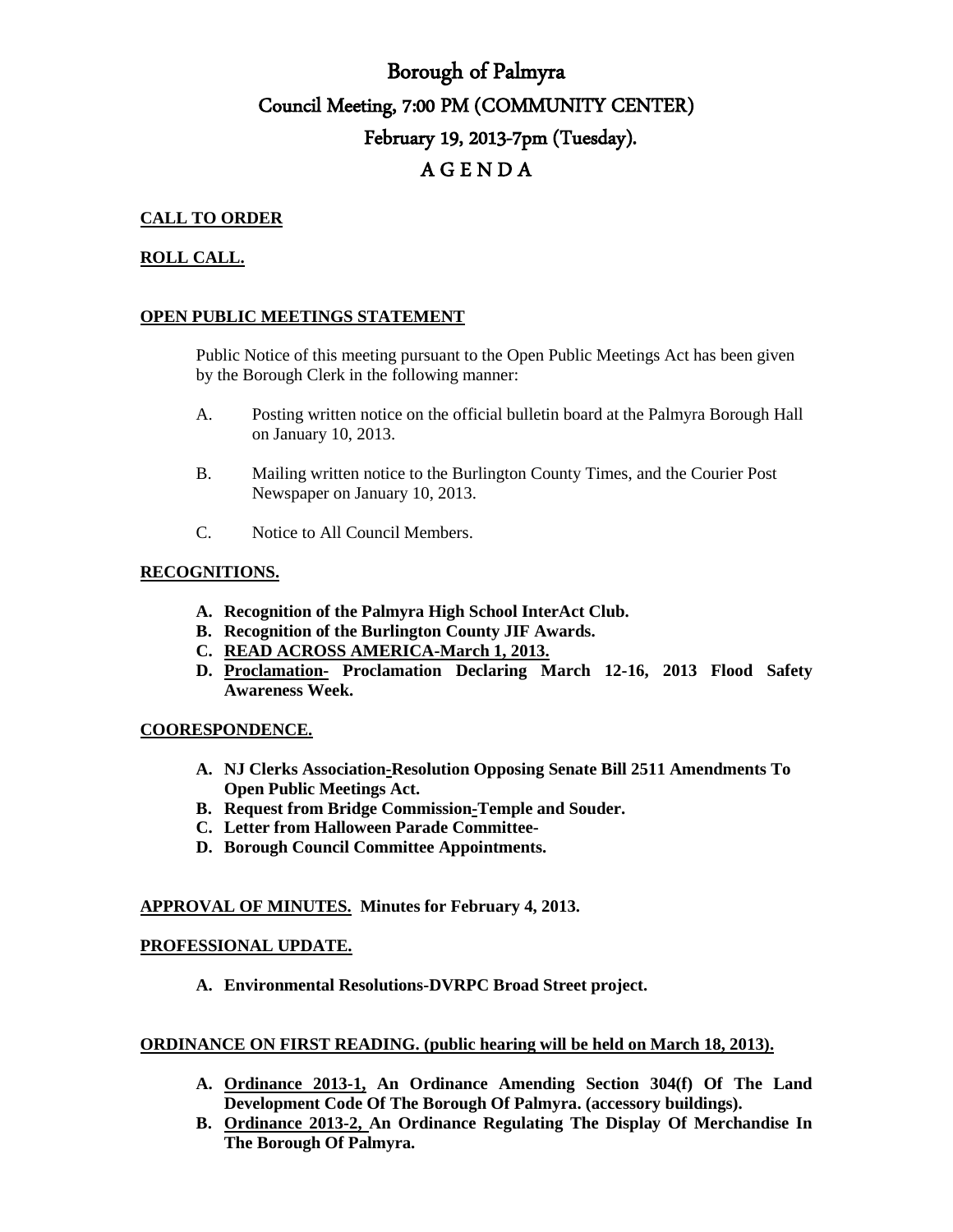- **C. Ordinance 2013-3, An Ordinance To Exceed Municipal Budget Appropriation Limits And To Establish A CAP Bank (N.J.S.A. 40A:4-45.14).**
- **D. Ordinance 2013-4, An Ordinance Amending Ordinance 2012-37, Chapter 230 Of The Code Of The Borough Of Palmyra (yard waste, construction debris).**
- **E. Ordinance 2013-5, Ordinance Amending The Code Of The Borough Of Palmyra Chapter 90 Vehicles And Traffic To Regulate Parking On Portions Of Cinnaminson Avenue And Charles Street.**
- **F. Ordinance 2013-6, Ordinance Prohibiting Animals In Borough-Owned Buildings.**
- **G. Ordinance 20137, Capital Ordinance.**

**RESOLUTIONS. Consent Agenda- Items A-S will be enacted as a single motion, if any resolution needs additional discussion it will be removed from the consent agenda and voted on separately.**

- **A. Resolution 2013-37, Resolution Authorizing Award Of Contract To Central Jersey Waste and Recycling Inc. For Waste Removal.**
- **B. Resolution 2013-38 Resolution Authorizing An Agreement With Real Results Basketball Training LLC And Authoring The Mayor To Sign Necessary Documents.**
- **C. Resolution 2013-39 Resolution To Cancel Debits And Credits Of \$10.00 Or Less For The Tax Year 2012.**
- **D. Resolution 2013-40, Resolution Authorizing Change Order #1 For Eagle Construction Services For HVAC Replacement Project.**
- **E. Resolution 2013-41, Resolution Authorizing Change Order #2 For Eagle Construction Services For HVAC Replacement Project.**
- **F. Resolution 2013-42 Resolution Authorizing Engineer Services For HVAC System Additions To Environmental Resolutions.**
- **G. Resolution 2013-43, Resolution Authorizing Engineer Services For Borough Hall Lobby Improvements To Environmental Resolutions.**
- **H. Resolution 2013-44, Resolution Authorizing Engineer Services For Odor Control Improvements Phase II For Sewer Treatment Plant.**
- **I. Resolution 2013-45, Resolution Approving Agreement With Global Connect.**
- **J. Resolution 2013-46, Resolution Appointing Marie Nagle As Coordinator For The Board of Health.**
- **K. Resolution 2013-47, Resolution Setting The Salary For The Land Use Board Secretary At A Rate Of \$4,000 Annually.**
- **L. Resolution 2013-48, Resolution Appointing Bridget Elmes As A Seasonal Workers For The Public Works Department At A Rate Of \$15.94 An Hour.**
- **M. Resolution 2013-49, Resolution Authorizing Transfers In The 2012 Budget.**
- **N. Resolution 2013-50, Resolution Confirming That Qualified Firm Has Been Retained By The Applicant For Legal Services For Gravity Sludge Thickening and Odor Control Improvements.**
- **O. Resolution 2013-51, Resolution Confirming That Qualified Firm Has Been Retained By The Applicant For Bond Counsel Services For The Sludge Thickening And Odor Control Improvements.**
- **P. Resolution 2013-52, Resolution Confirming That The Borough Engineer Be Authorized To Act As An Authorized Representative Of Palmyra Borough In NJEIT Reimbursement Forms.**
- **Q. Resolution 2013-53, Resolution Authorizing Application For A Loan From The New Jersey Environmental Infrastructure Financing Program For Sludge Thickening And Odor Control Improvements.**